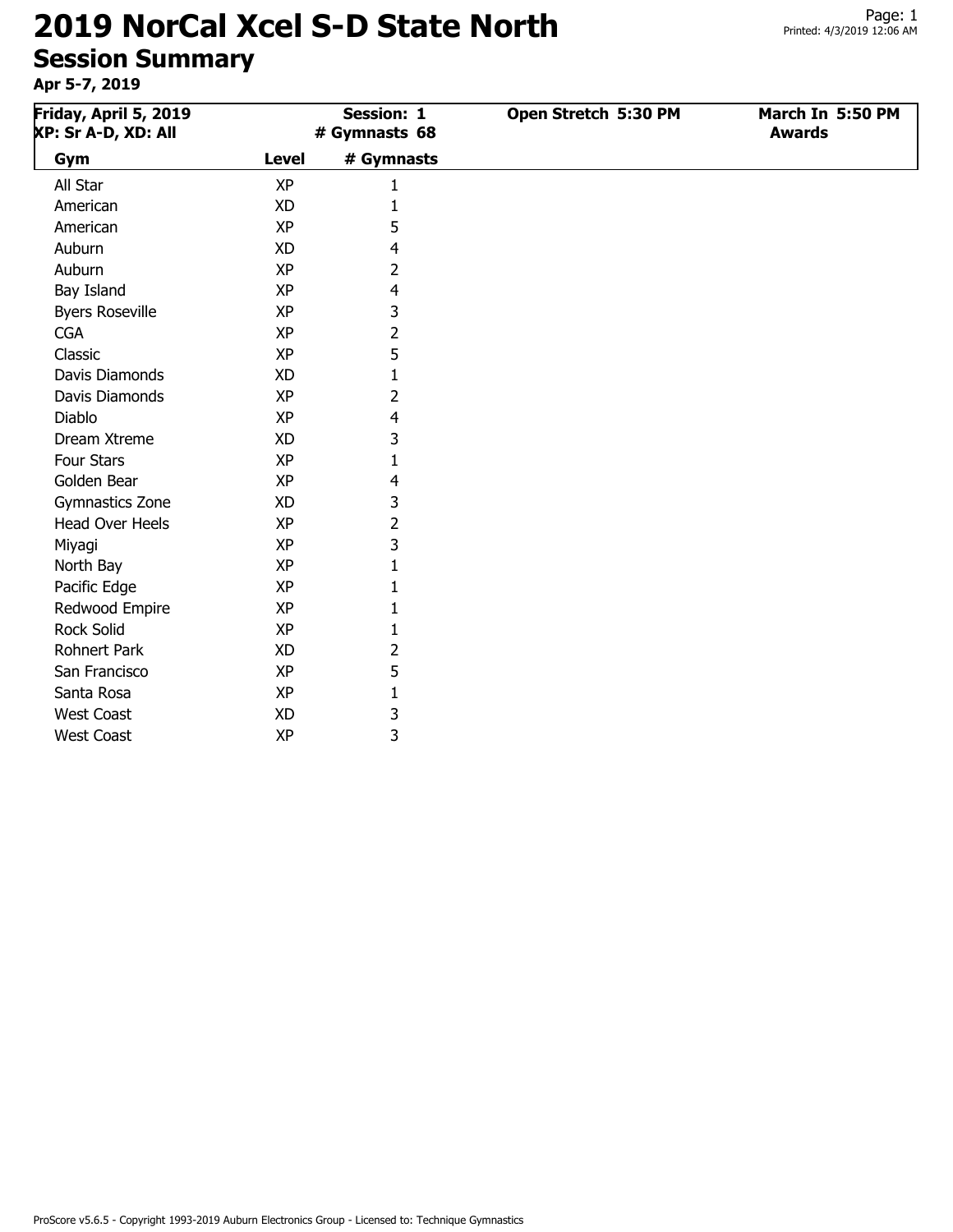# Printed: 4/3/2019 12:06 AM

Page: 2

# **2019 NorCal Xcel S-D State North**

# **Session Summary**

| Saturday, April 6, 2019<br>XP: Jr A-E |              | <b>Session: 2</b><br># Gymnasts 65 | Open Stretch 8:00 AM | March In 8:20 AM<br><b>Awards</b> |
|---------------------------------------|--------------|------------------------------------|----------------------|-----------------------------------|
| Gym                                   | <b>Level</b> | # Gymnasts                         |                      |                                   |
| All Star                              | <b>XP</b>    | 1                                  |                      |                                   |
| American                              | <b>XP</b>    | 4                                  |                      |                                   |
| American Sports                       | <b>XP</b>    | 4                                  |                      |                                   |
| Auburn                                | <b>XP</b>    | 3                                  |                      |                                   |
| Bay Island                            | XP           | 4                                  |                      |                                   |
| <b>Byers Roseville</b>                | <b>XP</b>    | 4                                  |                      |                                   |
| <b>CGA</b>                            | XP           | 3                                  |                      |                                   |
| Classic                               | <b>XP</b>    | 2                                  |                      |                                   |
| Diablo                                | <b>XP</b>    | 5                                  |                      |                                   |
| Dream Xtreme                          | <b>XP</b>    | 4                                  |                      |                                   |
| Extreme                               | <b>XP</b>    | 3                                  |                      |                                   |
| Four Stars                            | XP           | 1                                  |                      |                                   |
| Golden Bear                           | <b>XP</b>    | 3                                  |                      |                                   |
| Gymnastics Zone                       | XP           | 1                                  |                      |                                   |
| Head Over Heels                       | XP           | 4                                  |                      |                                   |
| Miyagi                                | XP           | 2                                  |                      |                                   |
| North Bay                             | <b>XP</b>    | 4                                  |                      |                                   |
| Pacific Edge                          | XP           | 4                                  |                      |                                   |
| Redwood Empire                        | <b>XP</b>    | 2                                  |                      |                                   |
| Rohnert Park                          | <b>XP</b>    | 3                                  |                      |                                   |
| Truckee                               | <b>XP</b>    | $\mathbf{1}$                       |                      |                                   |
| <b>West Coast</b>                     | ΧP           | 3                                  |                      |                                   |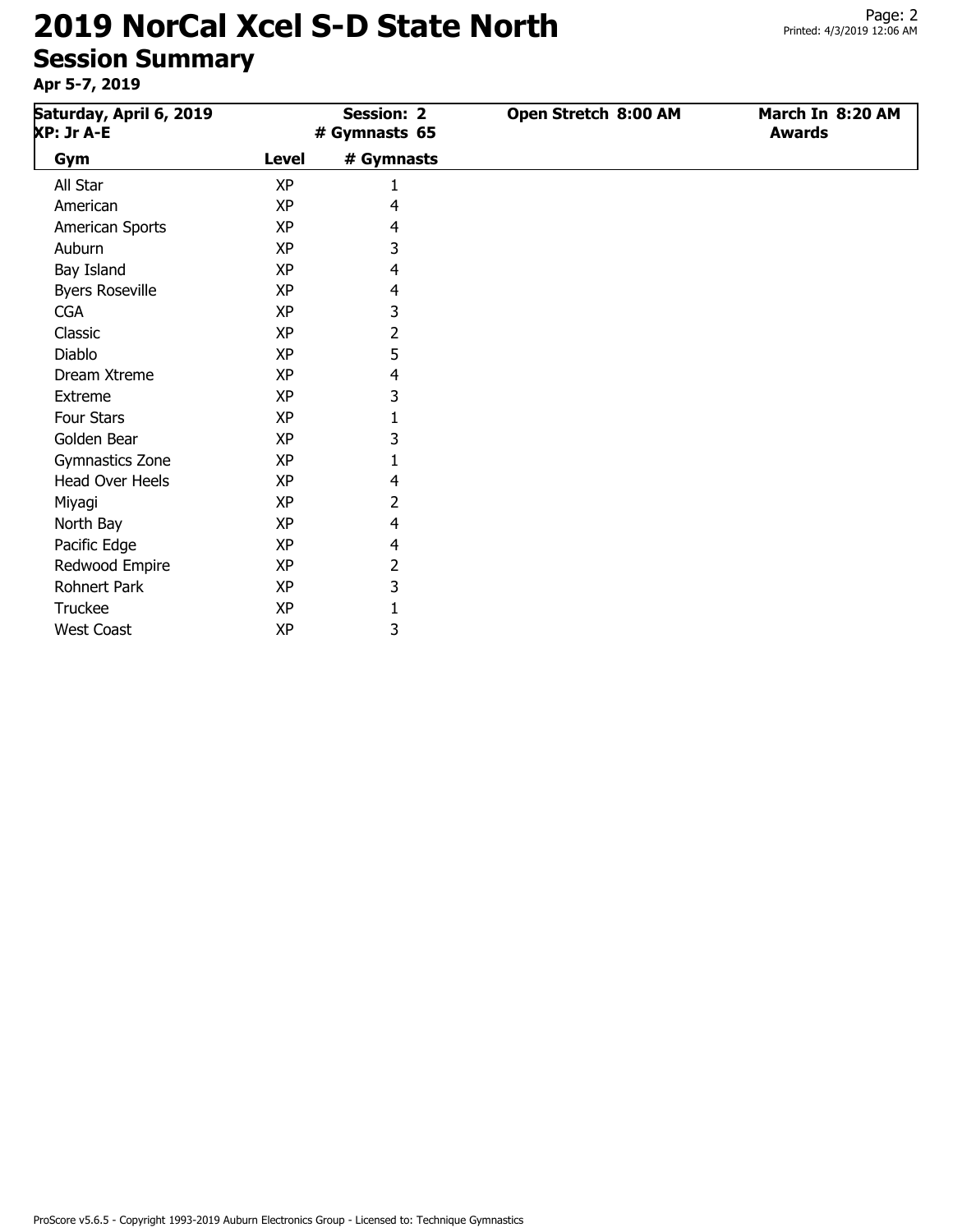# **2019 NorCal Xcel S-D State North**

## **Session Summary**

| Saturday, April 6, 2019<br>XG: Sr A-E |              | <b>Session: 3</b><br># Gymnasts 69 | Open Stretch 11:30 AM | March In 11:50 AM<br><b>Awards</b> |
|---------------------------------------|--------------|------------------------------------|-----------------------|------------------------------------|
| Gym                                   | <b>Level</b> | # Gymnasts                         |                       |                                    |
| All Star                              | XG           | 1                                  |                       |                                    |
| American                              | XG           | $\overline{2}$                     |                       |                                    |
| Bay Island                            | XG           | 3                                  |                       |                                    |
| <b>CGA</b>                            | XG           | 3                                  |                       |                                    |
| Champion                              | XG           | 3                                  |                       |                                    |
| Classic                               | XG           | 6                                  |                       |                                    |
| <b>Diablo</b>                         | XG           | 3                                  |                       |                                    |
| Dream Xtreme                          | XG           | 1                                  |                       |                                    |
| Extreme                               | XG           | 1                                  |                       |                                    |
| Four Stars                            | XG           | 2                                  |                       |                                    |
| <b>Gold Country</b>                   | XG           | 2                                  |                       |                                    |
| Golden Bear                           | XG           | 7                                  |                       |                                    |
| Gymnastics Zone                       | XG           | 2                                  |                       |                                    |
| GymStars Modesto                      | XG           | 1                                  |                       |                                    |
| Head Over Heels                       | XG           | 5                                  |                       |                                    |
| Marin Elite                           | XG           | 1                                  |                       |                                    |
| Miyagi                                | XG           | 1                                  |                       |                                    |
| North Bay                             | XG           | 2                                  |                       |                                    |
| Pacific Edge                          | XG           | 2                                  |                       |                                    |
| Redwood Empire                        | XG           | 3                                  |                       |                                    |
| Rodina                                | XG           | 1                                  |                       |                                    |
| Rohnert Park                          | XG           | 3                                  |                       |                                    |
| Royal                                 | XG           | 5                                  |                       |                                    |
| Santa Rosa                            | XG           | 5                                  |                       |                                    |
| Truckee                               | XG           | $\mathbf{1}$                       |                       |                                    |
| <b>West Coast</b>                     | XG           | 3                                  |                       |                                    |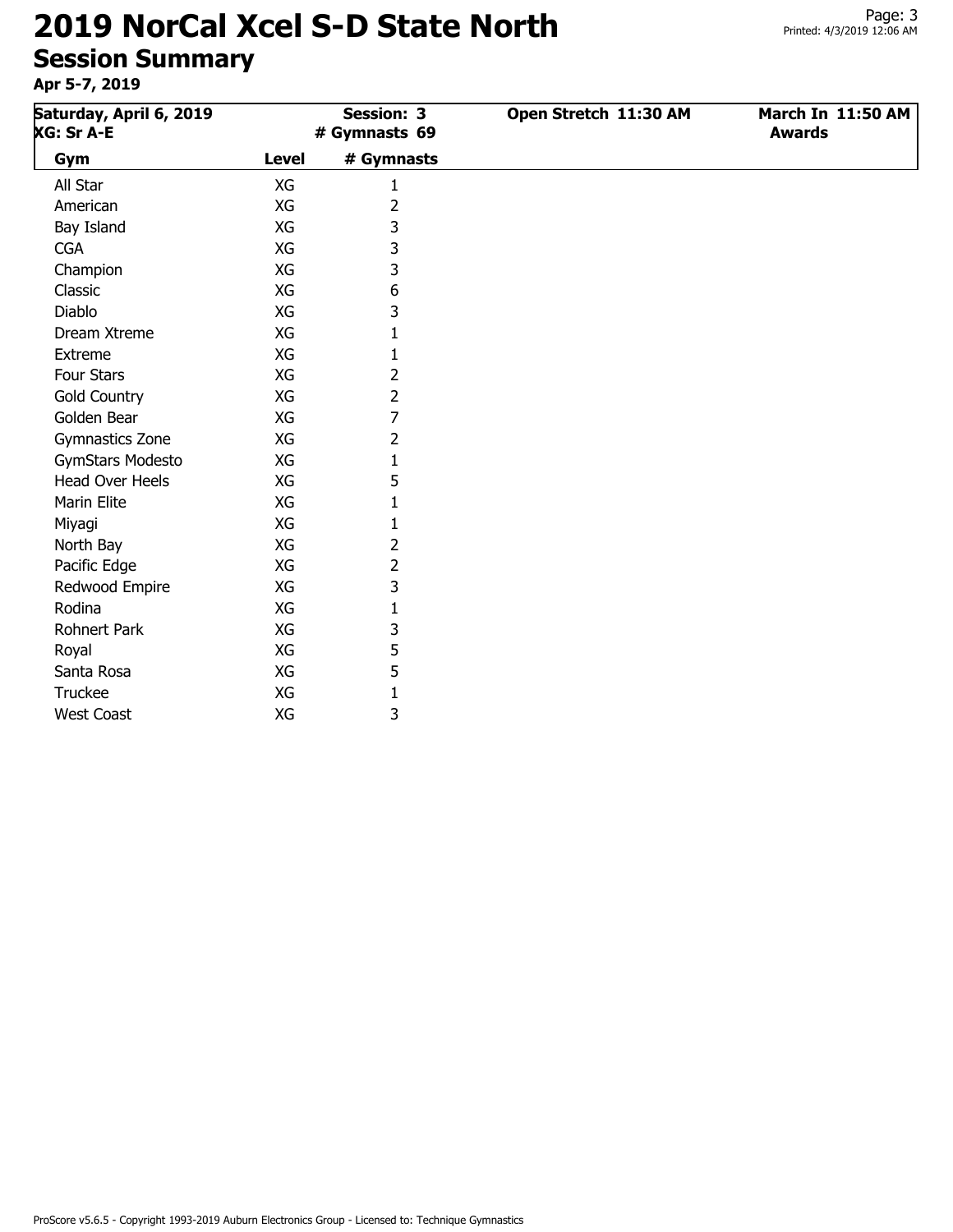## **Apr 5-7, 2019**

| Saturday, April 6, 2019<br><b>Session: 4</b><br>XG: Jr A-E<br># Gymnasts 70 |       | Open Stretch 2:45 PM | March In 3:05 PM<br><b>Awards</b> |  |
|-----------------------------------------------------------------------------|-------|----------------------|-----------------------------------|--|
| Gym                                                                         | Level | # Gymnasts           |                                   |  |
| All Star                                                                    | XG    |                      |                                   |  |
| American                                                                    | XG    |                      |                                   |  |
| American Sports                                                             | XG    | 3                    |                                   |  |
| Auburn                                                                      | XG    |                      |                                   |  |
| Bay Island                                                                  | XG    | 5                    |                                   |  |
| <b>CGA</b>                                                                  | XG    | 2                    |                                   |  |
| Champion                                                                    | XG    |                      |                                   |  |
| Classic                                                                     | XG    | 5                    |                                   |  |
| Davis Diamonds                                                              | XG    |                      |                                   |  |
| Diahlo.                                                                     | XG.   |                      |                                   |  |

| Classic                 | XG | 5 |
|-------------------------|----|---|
| Davis Diamonds          | ХG | 2 |
| Diablo                  | ХG | 1 |
| Dream Xtreme            | XG | 7 |
| Elevate                 | XG | 1 |
| Extreme                 | ХG | 1 |
| Four Stars              | ХG | 1 |
| Golden Bear             | XG | 7 |
| Gymnastics Zone         | XG | 4 |
| <b>GymStars Modesto</b> | ХG | 1 |
| <b>Head Over Heels</b>  | ХG | 3 |
| Marin Elite             | XG | 2 |
| North Bay               | ХG | 4 |
| Pacific Edge            | ХG | 2 |
| Redwood Empire          | ХG | 3 |
| Rodina                  | ХG | 3 |
| Rohnert Park            | ХG | 3 |
| Royal                   | ХG | 1 |
| Santa Rosa              | ХG | 1 |
| <b>Truckee</b>          | XG | 2 |
| West Coast              | XG | 1 |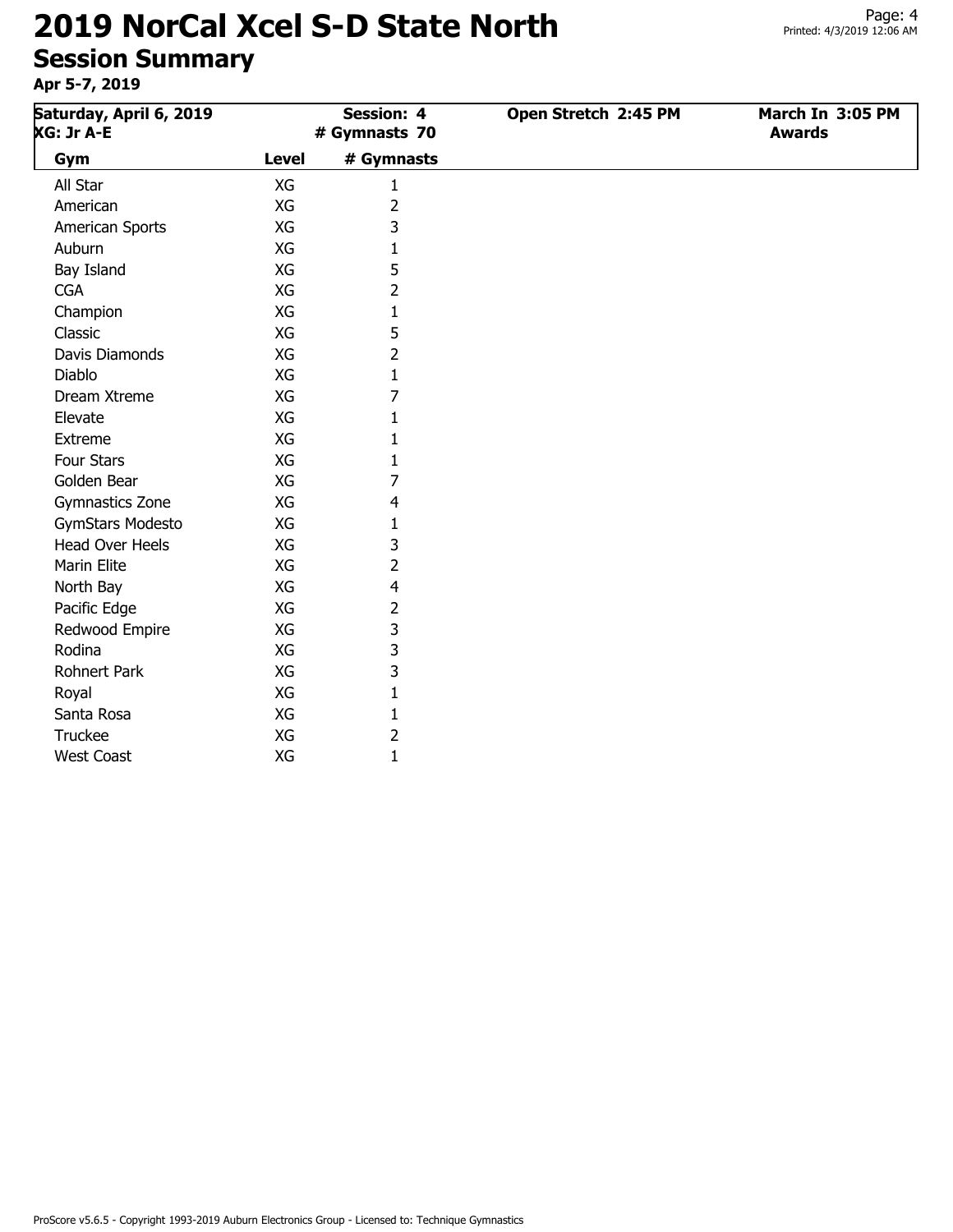| Saturday, April 6, 2019<br><b>XG: Ch A-E</b> |              | <b>Session: 5</b><br># Gymnasts 69 | Open Stretch 6:00 PM | March In 6:20 PM<br><b>Awards</b> |
|----------------------------------------------|--------------|------------------------------------|----------------------|-----------------------------------|
| Gym                                          | <b>Level</b> | # Gymnasts                         |                      |                                   |
| All Star                                     | XG           | $\overline{2}$                     |                      |                                   |
| American                                     | XG           | 1                                  |                      |                                   |
| American Sports                              | XG           | 3                                  |                      |                                   |
| Bay Island                                   | XG           | 3                                  |                      |                                   |
| <b>CGA</b>                                   | XG           | 1                                  |                      |                                   |
| Champion                                     | XG           | 2                                  |                      |                                   |
| Davis Diamonds                               | XG           | 2                                  |                      |                                   |
| <b>Diablo</b>                                | XG           | 4                                  |                      |                                   |
| Dream Xtreme                                 | XG           | 4                                  |                      |                                   |
| Elevate                                      | XG           | 1                                  |                      |                                   |
| Extreme                                      | XG           | 2                                  |                      |                                   |
| Four Stars                                   | XG           | 1                                  |                      |                                   |
| Golden Bear                                  | XG           | 10                                 |                      |                                   |
| Gymnastics Zone                              | XG           | 5                                  |                      |                                   |
| <b>Head Over Heels</b>                       | XG           | 4                                  |                      |                                   |
| International                                | XG           | 2                                  |                      |                                   |
| Miyagi                                       | XG           | 2                                  |                      |                                   |
| North Bay                                    | XG           |                                    |                      |                                   |
| Pacific Edge                                 | XG           | 1                                  |                      |                                   |
| Redwood Empire                               | XG           | 1                                  |                      |                                   |
| <b>Rohnert Park</b>                          | XG           | 2                                  |                      |                                   |
| Royal                                        | XG           | 1                                  |                      |                                   |
| San Francisco                                | XG           | 3                                  |                      |                                   |
| Truckee                                      | XG           | 5                                  |                      |                                   |
| <b>West Coast</b>                            | XG           | 6                                  |                      |                                   |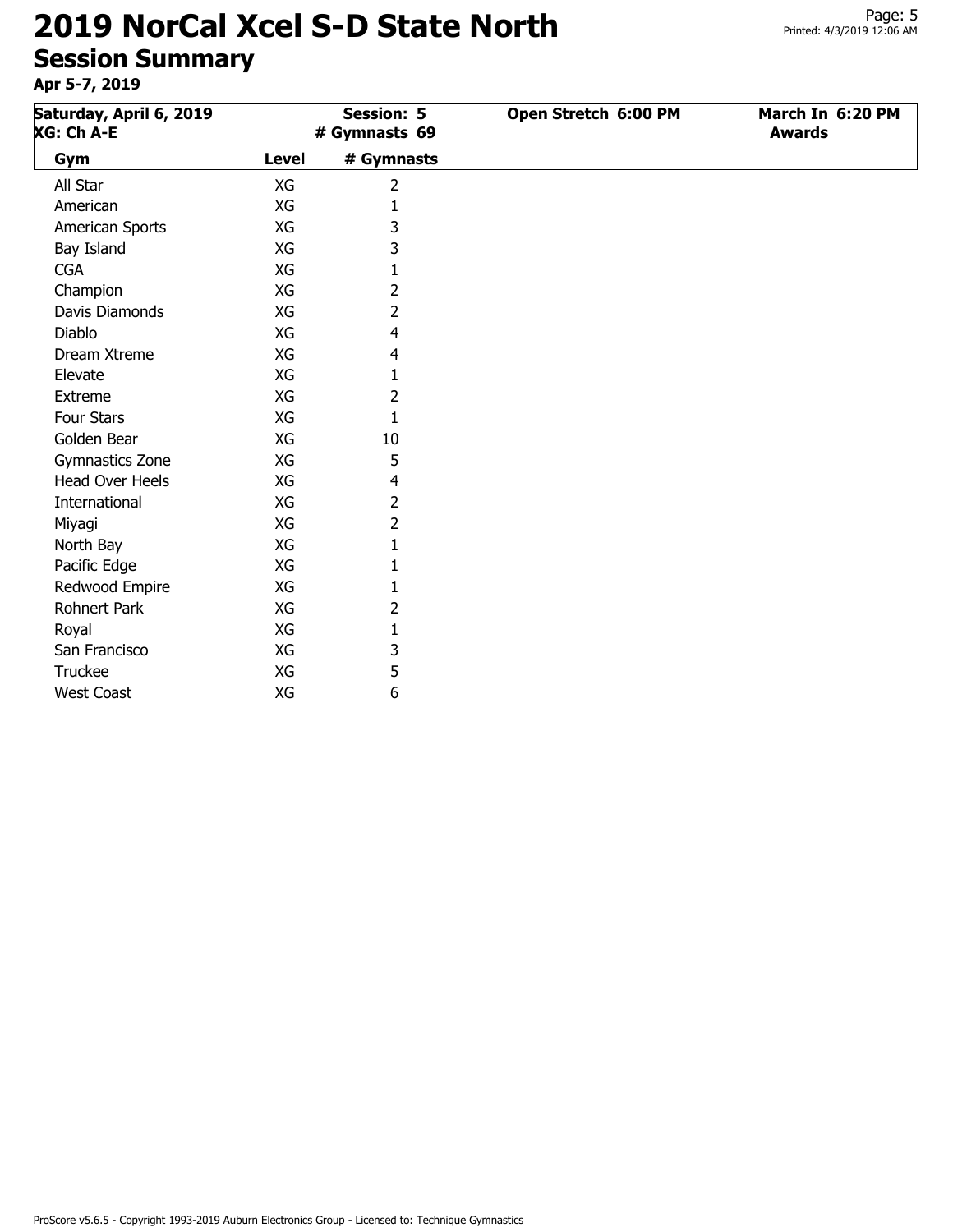**Apr 5-7, 2019**

| . <i>.</i> .                        |              |                             |                      |                                   |
|-------------------------------------|--------------|-----------------------------|----------------------|-----------------------------------|
| Sunday, April 7, 2019<br>XS: Sr B-F |              | Session: 6<br># Gymnasts 70 | Open Stretch 8:00 AM | March In 8:20 AM<br><b>Awards</b> |
| Gym                                 | <b>Level</b> | # Gymnasts                  |                      |                                   |
| All Star                            | <b>XS</b>    | $\mathbf{1}$                |                      |                                   |
| American                            | XS           | 4                           |                      |                                   |
| American Sports                     | XS           | 2                           |                      |                                   |
| Bay Island                          | XS           | 4                           |                      |                                   |
| <b>CGA</b>                          | XS           | 4                           |                      |                                   |
| Champion                            | XS           | 1                           |                      |                                   |
| Classic                             | XS           | 5                           |                      |                                   |
| Davis Diamonds                      | <b>XS</b>    | 4                           |                      |                                   |
| Dream Xtreme                        | XS           | 2                           |                      |                                   |
| East Bay                            | XS           | 3                           |                      |                                   |
| Elevate                             | <b>XS</b>    | 2                           |                      |                                   |
| Extreme                             | XS           | 2                           |                      |                                   |
| Flip 2 It                           | XS           | 2                           |                      |                                   |
| Four Stars                          | XS           | 3                           |                      |                                   |
| Gymnastics Zone                     | XS           | 2                           |                      |                                   |
| <b>Head Over Heels</b>              | XS           | 1                           |                      |                                   |
| International                       | XS           | 1                           |                      |                                   |
| Marin Elite                         | XS           | 2                           |                      |                                   |
| Miyagi                              | XS           | 1                           |                      |                                   |
| North Bay                           | XS           | 2                           |                      |                                   |
| Pacific Edge                        | XS           | 2                           |                      |                                   |
| Redwood Empire                      | XS           | $\overline{2}$              |                      |                                   |
| Rock Solid                          | XS           | $\overline{2}$              |                      |                                   |

Royal XS 4 Santa Rosa XS 8 Sonoma XS 1 Truckee XS 1 West Coast 2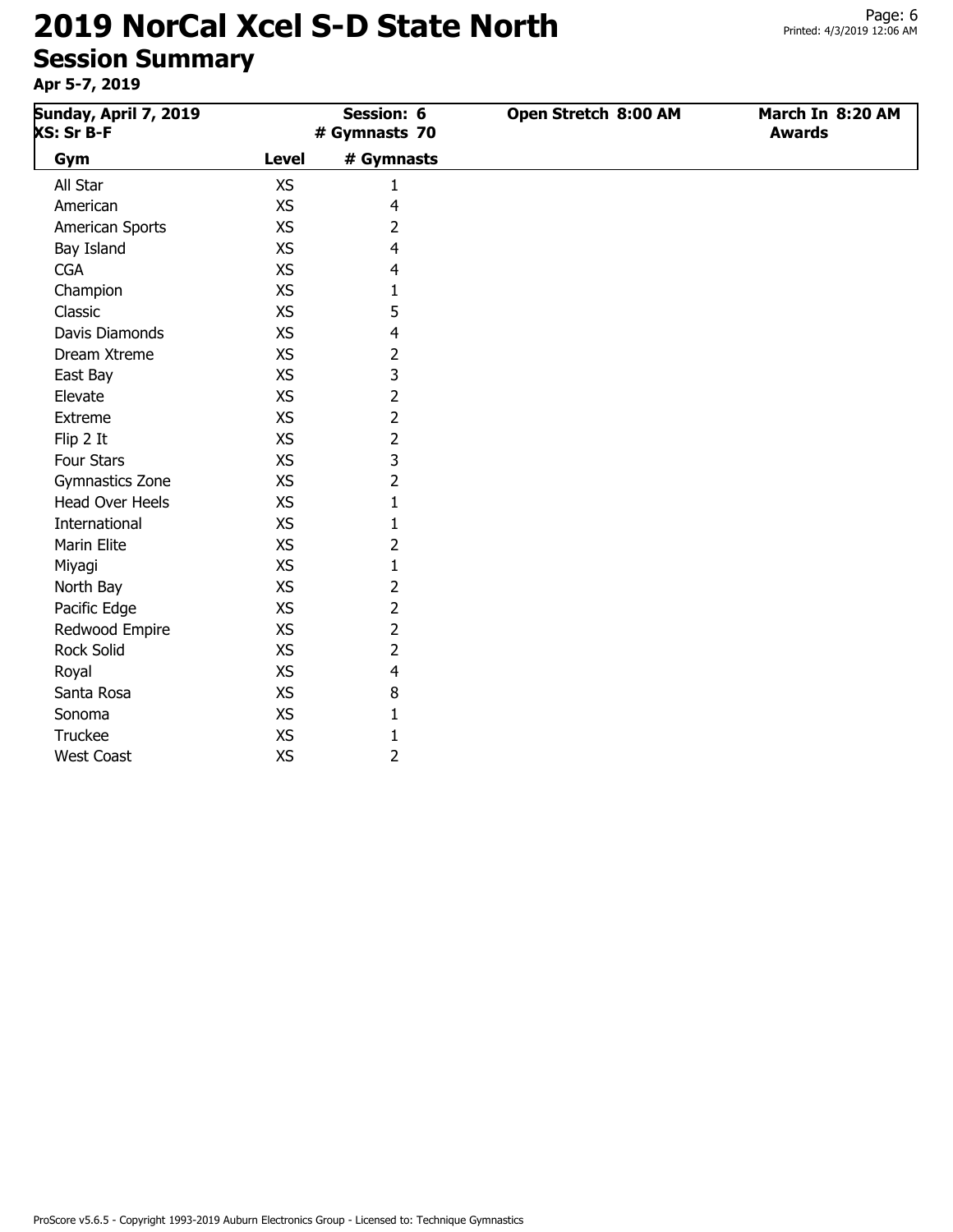#### **2019 NorCal Xcel S-D State North Session**

| Session Summary<br>Apr 5-7, 2019                                                |           |                       |                                    |  |  |  |
|---------------------------------------------------------------------------------|-----------|-----------------------|------------------------------------|--|--|--|
| Sunday, April 7, 2019<br><b>Session: 7</b><br>XS: Jr D-G, Sr A<br># Gymnasts 72 |           | Open Stretch 11:15 AM | March In 11:35 AM<br><b>Awards</b> |  |  |  |
| Gym                                                                             | Level     | # Gymnasts            |                                    |  |  |  |
| All Star                                                                        | <b>XS</b> |                       |                                    |  |  |  |
| American                                                                        | <b>XS</b> | 8                     |                                    |  |  |  |
| Bay Island                                                                      | XS        | ገ                     |                                    |  |  |  |
| <b>CGA</b>                                                                      | <b>XS</b> |                       |                                    |  |  |  |
| Classic                                                                         | <b>XS</b> | 3                     |                                    |  |  |  |
| Davis Diamonds                                                                  | <b>XS</b> |                       |                                    |  |  |  |
| Diablo                                                                          | XS        |                       |                                    |  |  |  |

| Davis Diamonds         | XS        | 1              |
|------------------------|-----------|----------------|
| Diablo                 | XS        | 2              |
| Dream Xtreme           | <b>XS</b> | $\overline{2}$ |
| East Bay               | XS        | 4              |
| Elevate                | XS        | 2              |
| Extreme                | XS        | 1              |
| Flip 2 It              | XS        | 3              |
| Four Stars             | <b>XS</b> | 4              |
| Golden Bear            | XS        | 3              |
| Gymnastics Zone        | XS        | 6              |
| <b>Head Over Heels</b> | <b>XS</b> | 2              |
| International          | <b>XS</b> | 2              |
| Liberty                | XS        | 2              |
| Marin Elite            | XS        | 2              |
| Miyagi                 | XS        | 1              |
| Oroville               | XS        | 3              |
| Redwood Empire         | XS        | 2              |
| Rodina                 | <b>XS</b> | 4              |
| Rohnert Park           | <b>XS</b> | 2              |
| Royal                  | XS        | 3              |
| Santa Rosa             | XS        | $\mathbf{1}$   |
| Sonoma                 | XS        | 1              |
| Truckee                | XS        | 2              |
| <b>West Coast</b>      | XS        | 2              |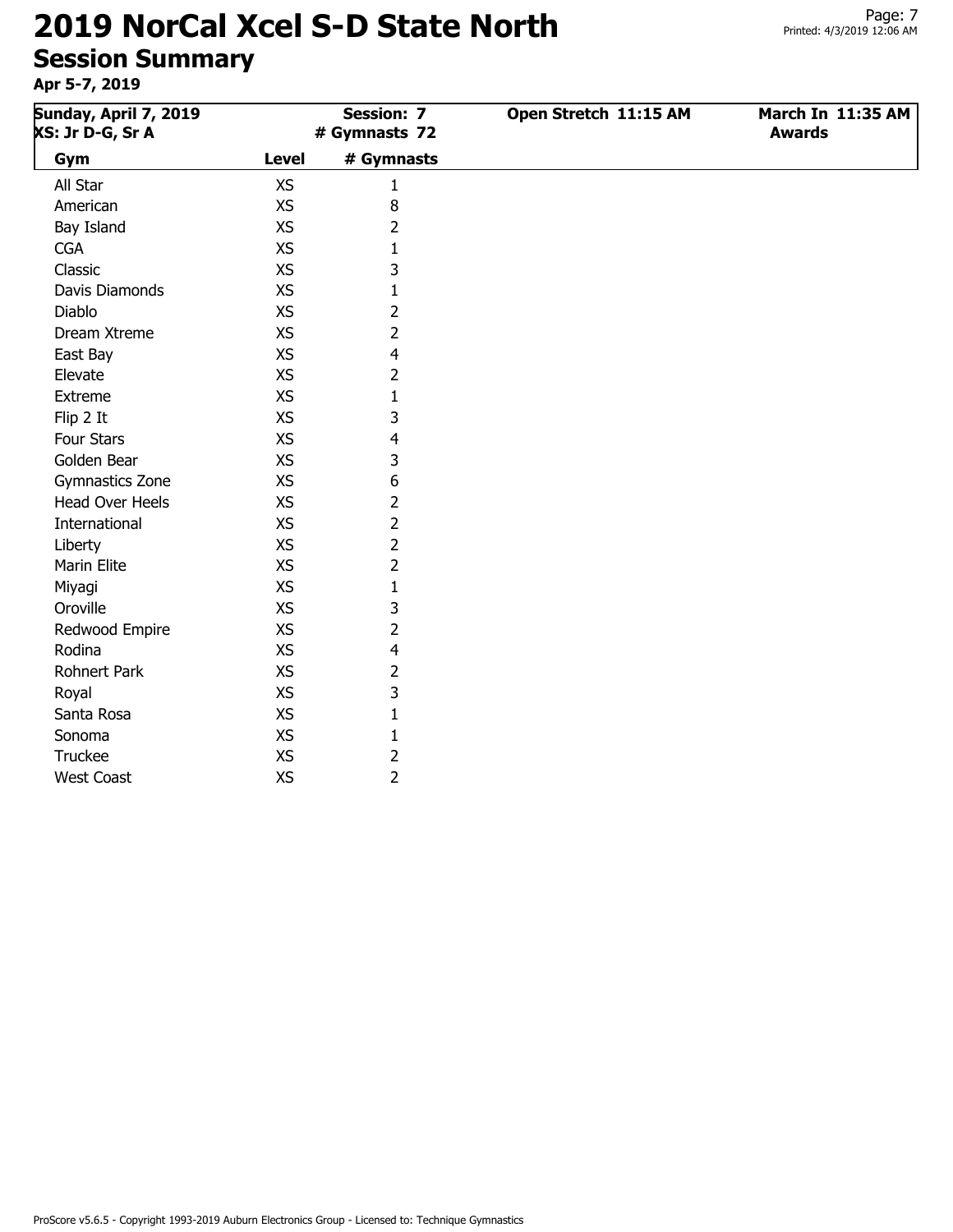| Sunday, April 7, 2019<br><b>XS: Ch F-G, Jr A-C</b> |              | <b>Session: 8</b><br># Gymnasts 72 | Open Stretch 2:30 PM | March In 2:50 PM<br><b>Awards</b> |
|----------------------------------------------------|--------------|------------------------------------|----------------------|-----------------------------------|
| Gym                                                | <b>Level</b> | # Gymnasts                         |                      |                                   |
| All Star                                           | <b>XS</b>    | 3                                  |                      |                                   |
| American                                           | <b>XS</b>    | 6                                  |                      |                                   |
| American Sports                                    | XS           | 1                                  |                      |                                   |
| <b>Backus</b>                                      | <b>XS</b>    | 1                                  |                      |                                   |
| Bay Island                                         | <b>XS</b>    | 4                                  |                      |                                   |
| <b>CGA</b>                                         | <b>XS</b>    | 2                                  |                      |                                   |
| Classic                                            | <b>XS</b>    | 3                                  |                      |                                   |
| Dream Xtreme                                       | <b>XS</b>    | $\overline{2}$                     |                      |                                   |
| East Bay                                           | <b>XS</b>    | $\mathbf{1}$                       |                      |                                   |
| Elevate                                            | <b>XS</b>    | 5                                  |                      |                                   |
| Extreme                                            | <b>XS</b>    | 2                                  |                      |                                   |
| Flip 2 It                                          | <b>XS</b>    | 1                                  |                      |                                   |
| Golden Bear                                        | <b>XS</b>    | 8                                  |                      |                                   |
| Gymnastics Zone                                    | <b>XS</b>    | 2                                  |                      |                                   |
| <b>Head Over Heels</b>                             | <b>XS</b>    | 1                                  |                      |                                   |
| International                                      | <b>XS</b>    | 2                                  |                      |                                   |
| Marin Elite                                        | <b>XS</b>    | 4                                  |                      |                                   |
| Miyagi                                             | <b>XS</b>    | 1                                  |                      |                                   |
| North Bay                                          | XS           | 2                                  |                      |                                   |
| Pacific Edge                                       | <b>XS</b>    | 3                                  |                      |                                   |
| Redwood Empire                                     | XS           | 1                                  |                      |                                   |
| Rohnert Park                                       | <b>XS</b>    | 11                                 |                      |                                   |
| San Francisco                                      | <b>XS</b>    | $\mathbf{1}$                       |                      |                                   |
| Santa Rosa                                         | <b>XS</b>    | 2                                  |                      |                                   |
| Sonoma                                             | <b>XS</b>    | $\mathbf{1}$                       |                      |                                   |
| <b>Truckee</b>                                     | <b>XS</b>    | 2                                  |                      |                                   |